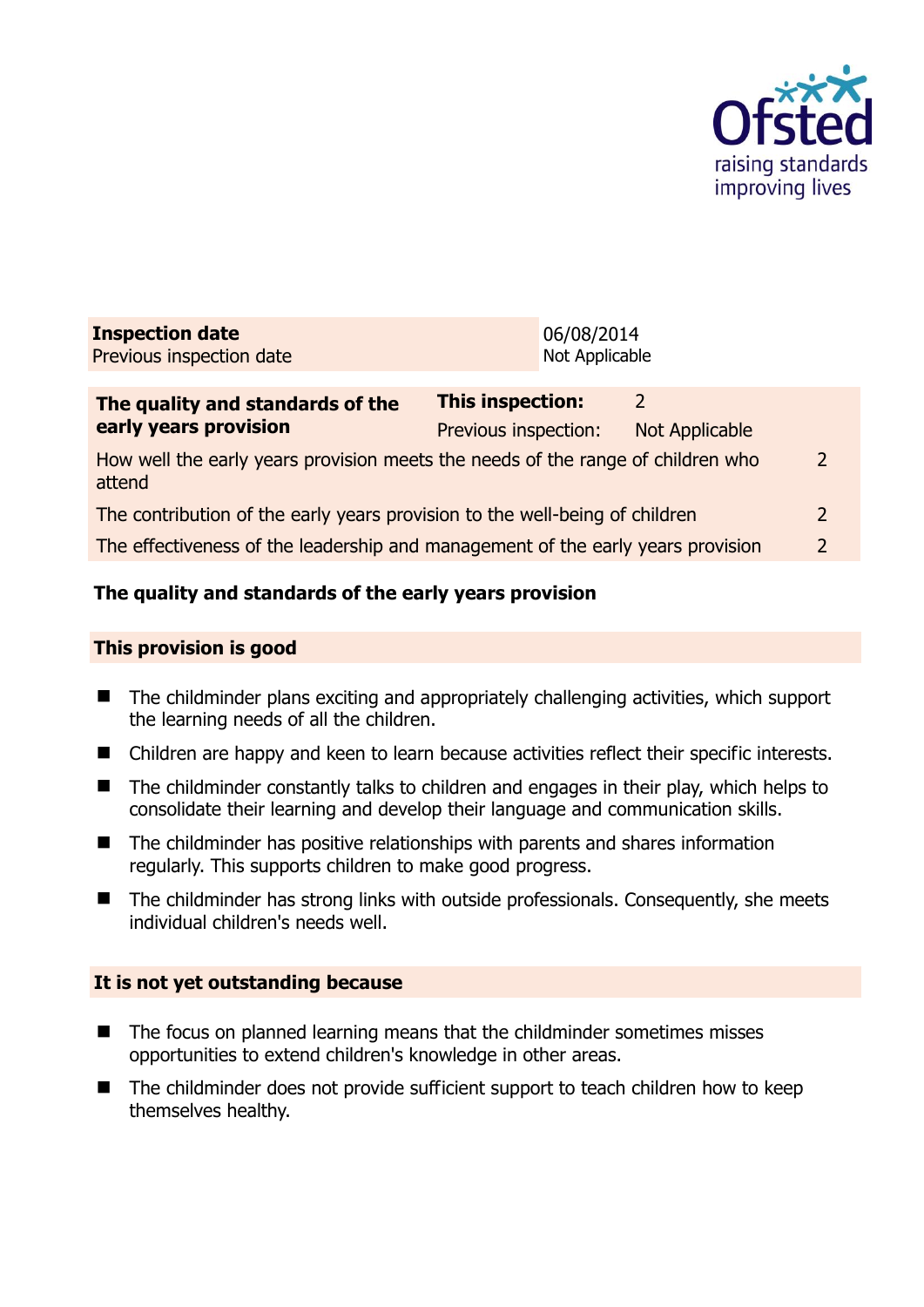## **Information about this inspection**

Inspections of registered early years provision are:

- scheduled at least once in every inspection cycle the current cycle ends on 31 July 2016
- scheduled more frequently where Ofsted identifies a need to do so, for example where provision was previously judged inadequate
- **•** brought forward in the inspection cycle where Ofsted has received information that suggests the provision may not be meeting the legal requirements of the Early Years Foundation Stage or where assessment of the provision identifies a need for early inspection
- **•** prioritised where we have received information that the provision is not meeting the requirements of the Early Years Foundation Stage and which suggests children may not be safe
- scheduled at the completion of an investigation into failure to comply with the requirements of the Early Years Foundation Stage.

The provision is also registered on the voluntary and compulsory parts of the Childcare Register. This report includes a judgment about compliance with the requirements of that register.

## **Inspection activities**

- $\blacksquare$  The inspector held discussions with the childminder.
- The inspector observed the children.
- The inspector observed the childminder interacting with the children.
- The inspector examined a sample of relevant documentation.
- $\blacksquare$  The inspector viewed the area of the premises used by the children.
- $\blacksquare$  The inspector spoke to parents to obtain their views.

#### **Inspector**

Lucy Newman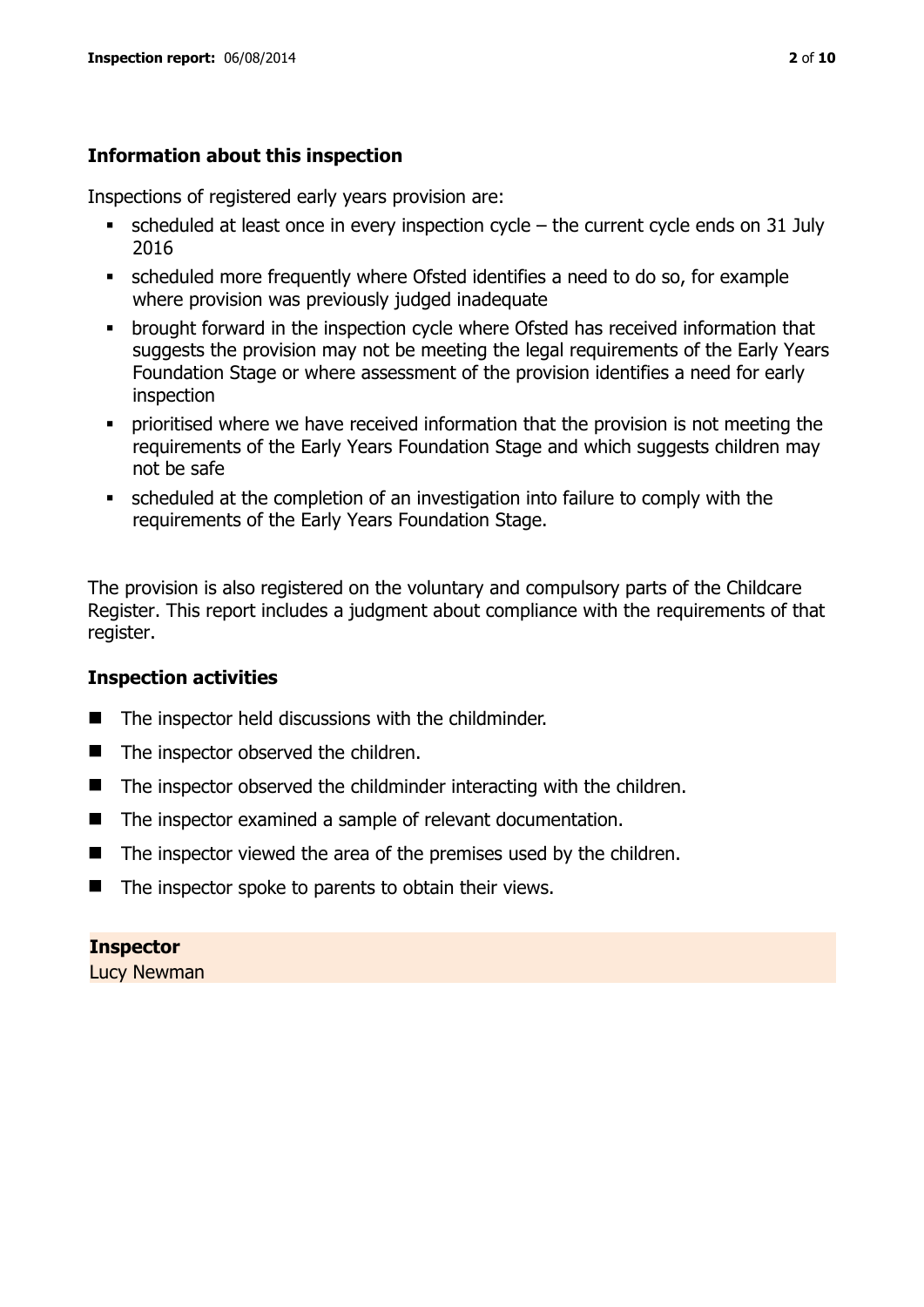#### **Full report**

#### **Information about the setting**

The childminder registered in 2014. She lives with her husband and three children in Tunbridge Wells, Kent. The childminder uses the downstairs area and an upstairs bedroom of the house for childminding, with a garden for outside play. The childminder has a dog, which she keeps separate from the children during childminding hours.

The childminder is registered on the Early Years Register and on both the compulsory and voluntary parts of the Childcare Register. The childminder's home is close to public transport, schools, shops, parks and other amenities. The childminder provides childcare all year round including weekends. Currently there are two children in the early years range on roll. The childminder currently supports children who speak English as an additional language.

#### **What the setting needs to do to improve further**

#### **To further improve the quality of the early years provision the provider should:**

- maximise opportunities to extend children's learning through incidental and unplanned activities
- support children to develop a better understanding of how to keep healthy.

#### **Inspection judgements**

#### **How well the early years provision meets the needs of the range of children who attend**

The childminder plans daily activities based on children's interests. Children are therefore happy and keen to join in and learn. For example, the children particularly enjoy being outside. The childminder uses the children's interests to plan trips to the local nature reserve so children can hunt for bugs, make bark rubbings and bring back natural 'treasures' to make a collage. The childminder ensures she plans learning to cover all areas of children's development. This means that all children make good progress in their learning.

The quality of teaching is good. The childminder uses praise and open-ended questions to help children solve problems and learn. Children are able to explore activities and develop their own ideas. During the inspection, the childminder read the children a 'rainbow fish' story. This sparked their interest in water play; the children extended their play by transporting sand to create a beach. This supported the children's interests as they became involved in their learning. The childminder strengthens children's learning as they talk about their play. Occasionally the childminder's focus on a planned activity misses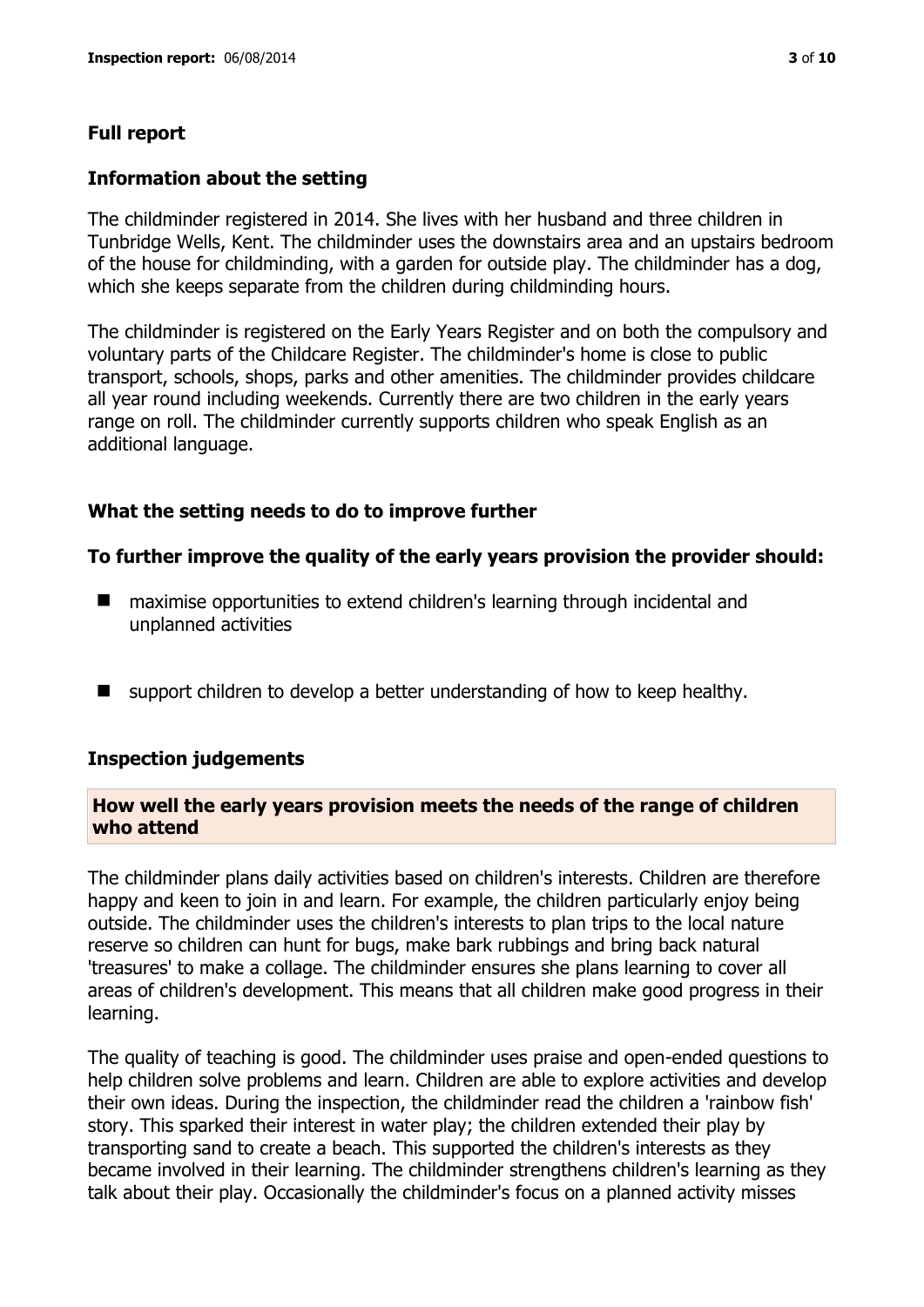opportunities to extend children's learning. For example, a child placed a flower 'head down' in a cup so that it could 'have a drink'. The childminder missed an opportunity to extend the children's learning because she focused on the planned activity to count the flowers.

The childminder is skilful at developing children's communication and language skills. This benefits all children including those learning English as an additional language. The childminder uses signing and visual symbols with speech. She talks to the children while they play and introduces new words to extend their vocabulary. The childminder plays with the children and encourages them to develop their social skills. The childminder helps children to recognise and name their emotions. She uses stories to support children's learning in this area. The childminder provides lots of opportunities for children to practise physical skills and to be active. This ensures children have the key skills they need to make good progress in their learning now and in the future.

Communication with parents is good. The childminder asks parents to provide information on their child's development and interests before they start. The childminder uses this to plan appropriate and interesting activities. She keeps a daily diary for individual children to track their progress. The childminder uses email and/or texts for parents who prefer this to share updates. Parents are able to continue their children's learning at home. This helps to ensure all children make good progress.

## **The contribution of the early years provision to the well-being of children**

The childminder has strong relationships with the children. This means children settle well and play happily and independently. They look towards her for reassurance, ask for help and invite her into their play. Parents report that their children are 'happy' and that the childminder is 'caring', 'friendly' and 'approachable'.

The childminder has an excellent system for supporting children's well-being when they start. She visits children and their families in their own homes as well as inviting them to play at her house. Therefore, children can gradually become familiar with her and the setting. The frequency of these visits is personalised for each child and family. Consequently, children feel secure and safe with the childminder before they start as they have already begun to form an emotional bond with her. It also helps the childminder to build up a trusting and positive relationship with parents.

Behaviour management is good. The childminder displays age-appropriate house rules at child height in pictures and words. She gently reminds children of these, for example, that they need to sit down to eat. The childminder supports children to make positive choices. For example, the childminder uses a song to pre-warn the children that a particular activity will soon be finishing and then give lots of praise when they help to tidy up. This helps the children to understand what the childminder expects of them, which supports them to develop self-control and an awareness of the needs of others.

The childminder understands how to keep children safe. The childminder has carried out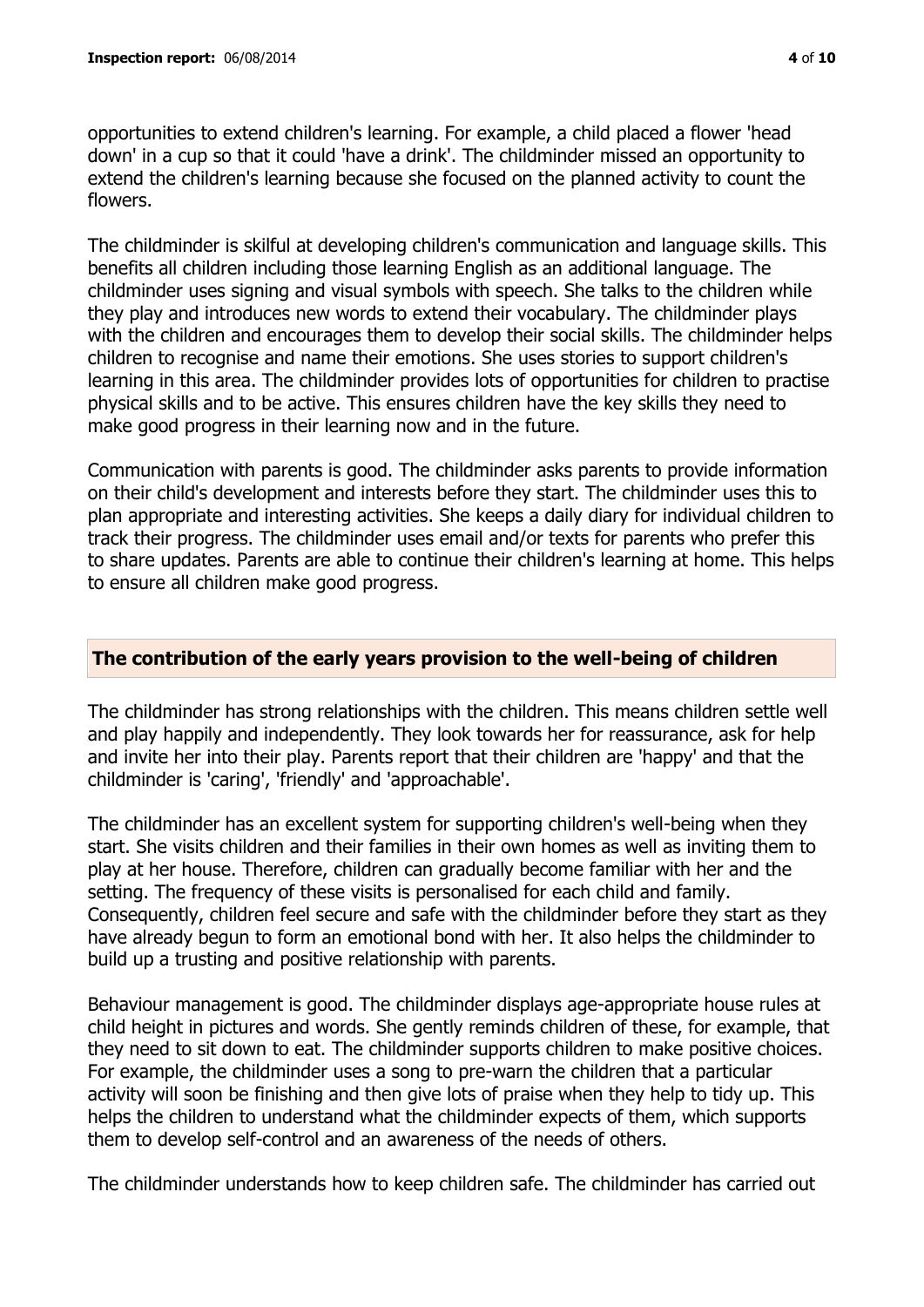risk assessments of the premises, activities and planned outings. She has a good knowledge of child protection issues and knows the procedures to follow if she has any concerns about a child's well-being. The childminder provides healthy food and water is freely available. She helps children to develop the skills they need to become independent. They are encouraged to manage their own personal needs, such as, washing their hands before snack. The childminder does not fully support children's understanding of how to keep healthy. She has identified this as an area for improvement. The childminder promotes children's physical health by encourages them to be physically active.

The setting is comfortable and welcoming. The childminder softens the play area with cushions, rugs and cosy spaces. This helps children to feel secure and promotes their emotional well-being. Children develop their independence; they make choices about what to play with because the toys are attractively presented and easily accessible. The thoughtful range of resources and learning experiences support children's all-round development.

## **The effectiveness of the leadership and management of the early years provision**

The childminder has a good understanding of how children learn. She keeps a learning record for each child so she can check the progress children are making. This helps the childminder to plan appropriate activities and experiences to support children and enhance their learning. Parents are encouraged to share information about their children on an ongoing basis and this is included in the records. The childminder assesses children's progress based on her own and parents observations. The records show that the children are making good progress in their learning.

The childminder works closely with parents to ensure she meets all children's needs. For example, the childminder closely monitors children learning English as an additional language to support and help them make progress. The childminder plans appropriately challenging activities to support the children's learning in all areas alongside additional opportunities for children to learn English before starting school.

The childminder is aware of her legal responsibilities under the Early Years Foundation Stage. All relevant policies and procedures are in place and shared with parents. This means the childminder has a clear structure for how she runs her service. The childminder has a system for self-evaluating her practice, including feedback from parents. She is part of a local childminding group and receives support from the local authority. She has recently completed further professional training to improve her knowledge, understanding and practice. This helps her to make positive changes to the service she offers, which benefits children and their families.

The childminder recognises the importance of working with parents and other providers so that she can quickly identify and meet the children's needs. She regularly shares information regarding children's progress both verbally and through a daily diary so that learning can continue outside of the setting. The childminder works closely with other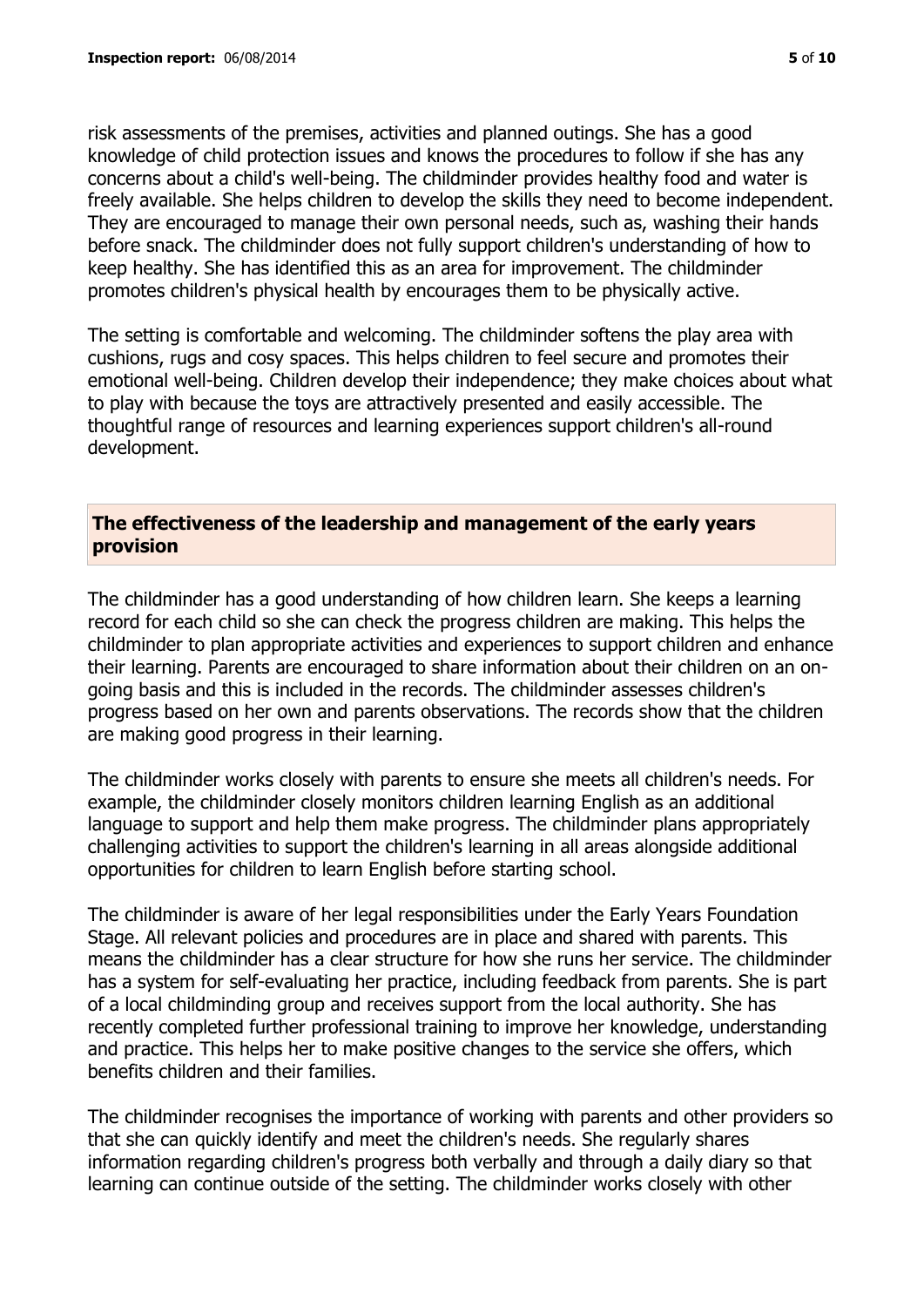professionals. For example, with the local authority English as an additional language team, to make sure children receive the support they need.

# **The Childcare Register**

| The requirements for the compulsory part of the Childcare Register are | Met |
|------------------------------------------------------------------------|-----|
| The requirements for the voluntary part of the Childcare Register are  | Met |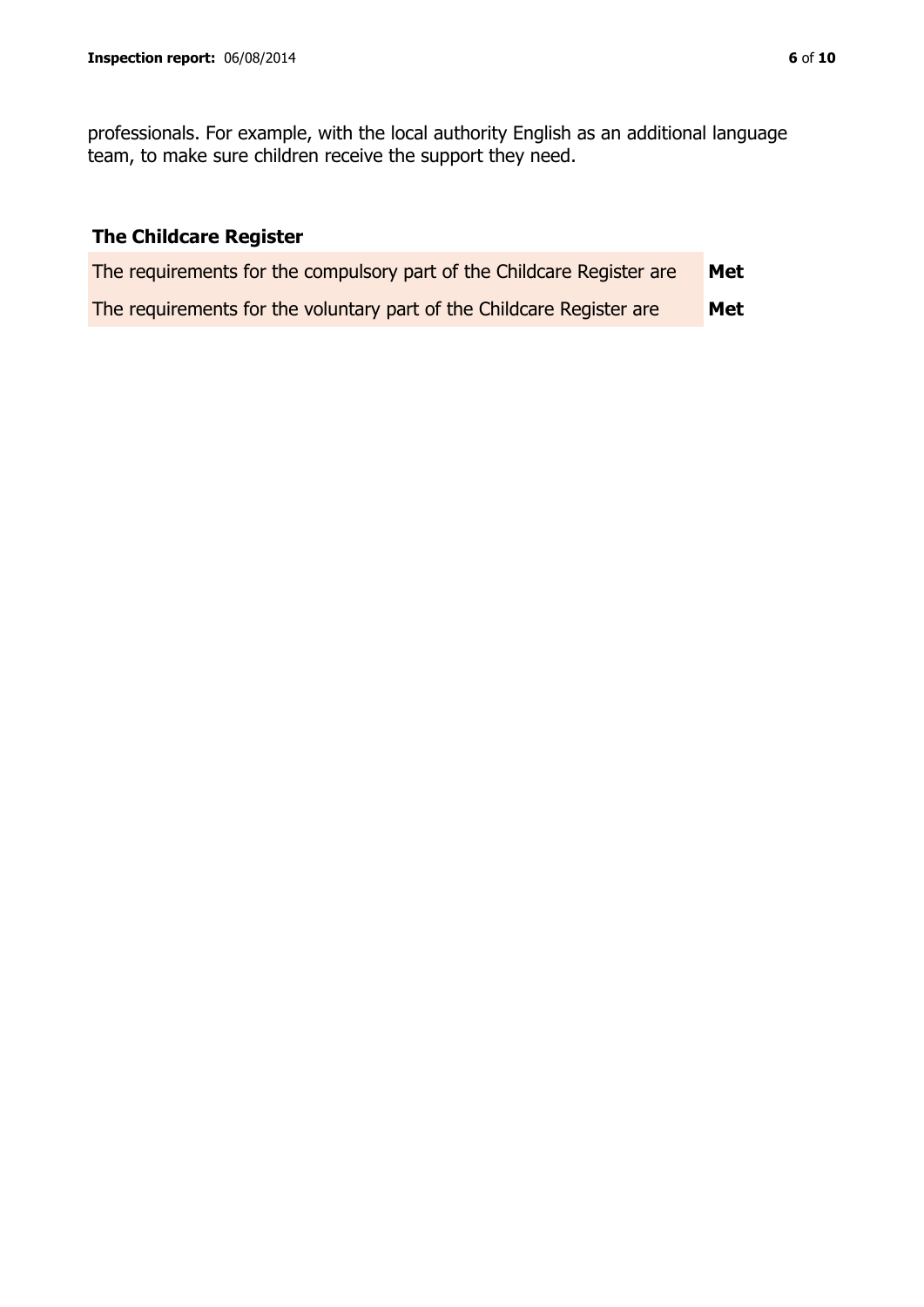# **What inspection judgements mean**

# **Registered early years provision**

| <b>Grade</b> | <b>Judgement</b>        | <b>Description</b>                                                                                                                                                                                                                                                                                                                                                                                |
|--------------|-------------------------|---------------------------------------------------------------------------------------------------------------------------------------------------------------------------------------------------------------------------------------------------------------------------------------------------------------------------------------------------------------------------------------------------|
| Grade 1      | Outstanding             | Outstanding provision is highly effective in meeting the needs<br>of all children exceptionally well. This ensures that children are<br>very well prepared for the next stage of their learning.                                                                                                                                                                                                  |
| Grade 2      | Good                    | Good provision is effective in delivering provision that meets<br>the needs of all children well. This ensures children are ready<br>for the next stage of their learning.                                                                                                                                                                                                                        |
| Grade 3      | Requires<br>improvement | The provision is not giving children a good standard of early<br>years education and/or there are minor breaches of the<br>safeguarding and welfare requirements of the Early Years<br>Foundation Stage. We re-inspect nurseries and pre-schools<br>judged as requires improvement within 12 months of the date<br>of inspection                                                                  |
| Grade 4      | Inadequate              | Provision that is inadequate requires significant improvement<br>and/or enforcement action. The provision is failing to give<br>children an acceptable standard of early years education and/or<br>is not meeting the safeguarding and welfare requirements of<br>the Early Years Foundation Stage. It will be monitored and<br>inspected again within six months of the date of this inspection. |
| Met          |                         | There were no children present at the time of the inspection.<br>The inspection judgement is that the provider continues to<br>meet the requirements for registration.                                                                                                                                                                                                                            |
| Not met      |                         | There were no children present at the time of the inspection.<br>The inspection judgement is that the provider does not meet<br>the requirements for registration.                                                                                                                                                                                                                                |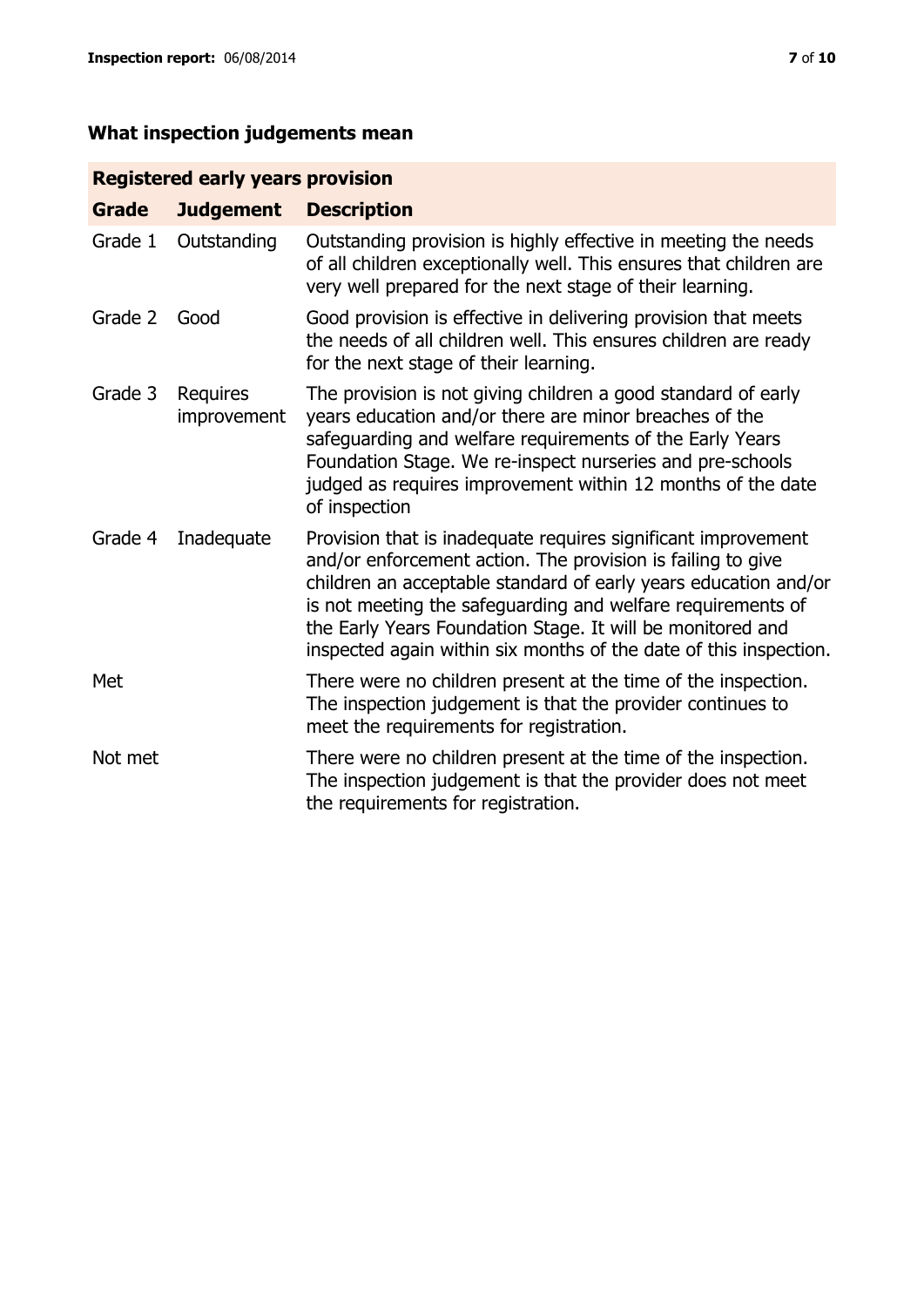## **Inspection**

This inspection was carried out by Ofsted under sections 49 and 50 of the Childcare Act 2006 on the quality and standards of provision that is registered on the Early Years Register. The registered person must ensure that this provision complies with the statutory framework for children's learning, development and care, known as the Early Years Foundation Stage.

## **Setting details**

| Unique reference number       | EY475855       |
|-------------------------------|----------------|
| <b>Local authority</b>        | Kent           |
| <b>Inspection number</b>      | 967157         |
| <b>Type of provision</b>      | Childminder    |
| <b>Registration category</b>  | Childminder    |
| <b>Age range of children</b>  | $0 - 8$        |
| <b>Total number of places</b> | 6              |
| Number of children on roll    | 2              |
| <b>Name of provider</b>       |                |
| Date of previous inspection   | not applicable |
| <b>Telephone number</b>       |                |

Any complaints about the inspection or the report should be made following the procedures set out in the guidance *'Complaints procedure: raising concerns and making complaints* about Ofsted', which is available from Ofsted's website: www.ofsted.gov.uk. If you would like Ofsted to send you a copy of the guidance, please telephone 0300 123 4234, or email enquiries@ofsted.gov.uk.

## **Type of provision**

For the purposes of this inspection the following definitions apply:

Full-time provision is that which operates for more than three hours. These are usually known as nurseries, nursery schools and pre-schools and must deliver the Early Years Foundation Stage. They are registered on the Early Years Register and pay the higher fee for registration.

Sessional provision operates for more than two hours but does not exceed three hours in any one day. These are usually known as pre-schools, kindergartens or nursery schools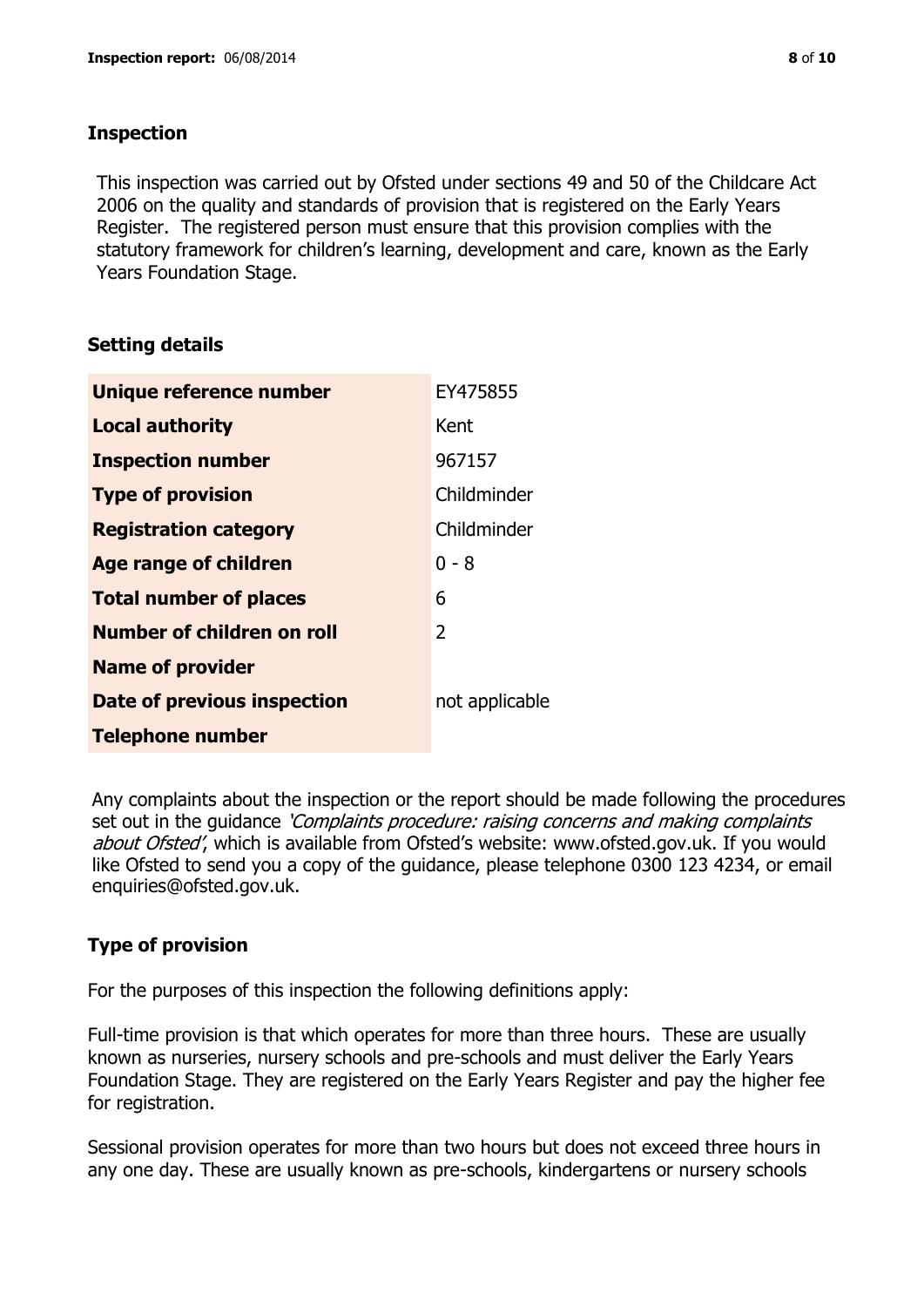and must deliver the Early Years Foundation Stage. They are registered on the Early Years Register and pay the lower fee for registration.

Childminders care for one or more children where individual children attend for a period of more than two hours in any one day. They operate from domestic premises, which are usually the childminder's own home. They are registered on the Early Years Register and must deliver the Early Years Foundation Stage.

Out of school provision may be sessional or full-time provision and is delivered before or after school and/or in the summer holidays. They are registered on the Early Years Register and must deliver the Early Years Foundation Stage. Where children receive their Early Years Foundation Stage in school these providers do not have to deliver the learning and development requirements in full but should complement the experiences children receive in school.